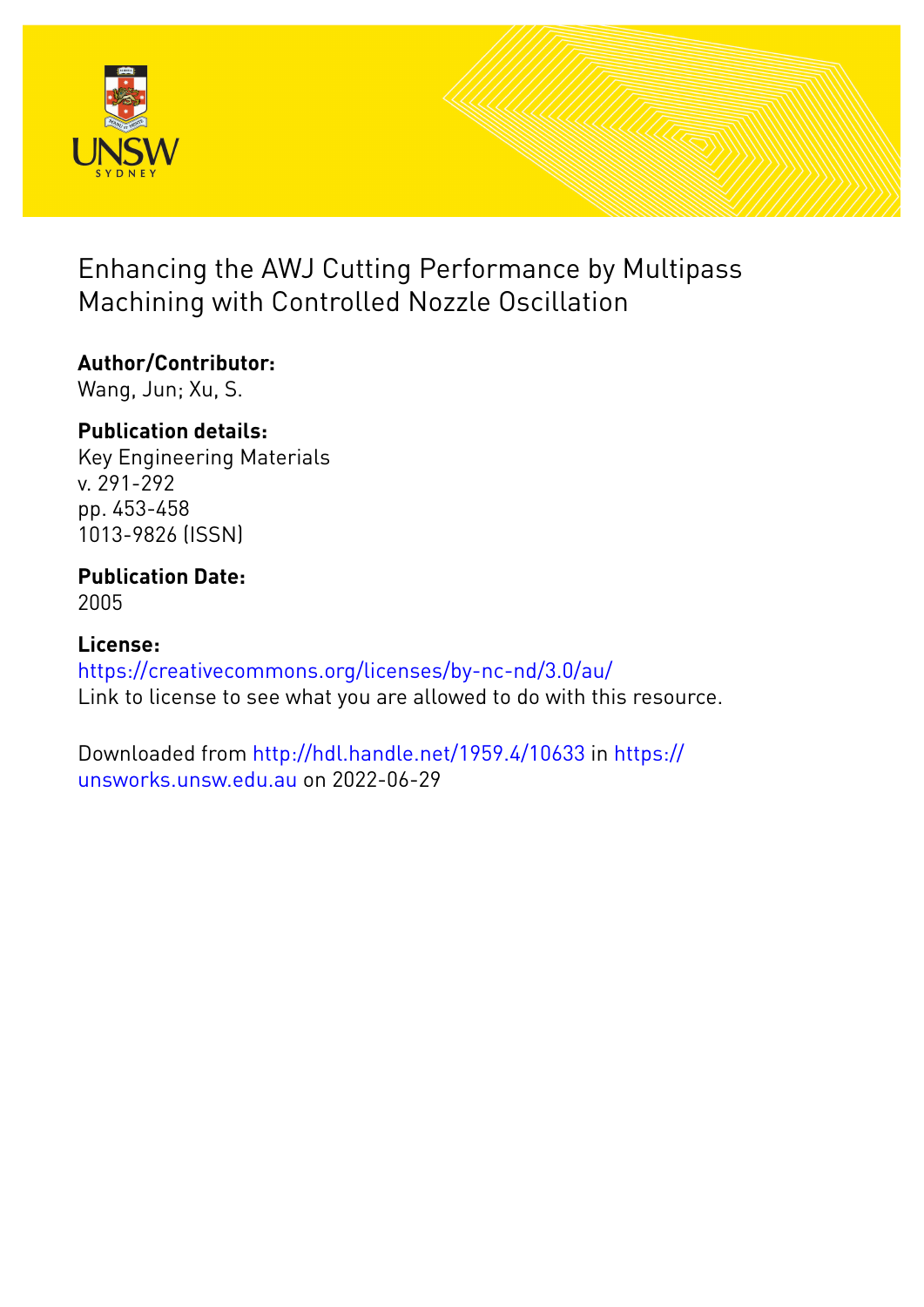### **Enhancing the AWJ Cutting Performance by Multipass Machining with Controlled Nozzle Oscillation**

J. Wang<sup>1</sup> and S.  $Xu^2$ 

<sup>1</sup> School of Mechanical and Manufacturing Engineering, the University of New South Wales Sydney, NSW 2052, Australia

<sup>2</sup> School of Engineering Systems, Queensland University of Technology, Australia

**Keywords:** Abrasive waterjet cutting, Multipass cutting, Nozzle oscillation, Cutting performance.

**Abstract.** The cutting performance in abrasive waterjet (AWJ) multipass cutting with and without controlled nozzle oscillation is presented based on an experimental investigation cutting an 87% alumina ceramic. The cutting capacity in terms of the depth of cut and the kerf geometrical features is analyzed with respect to the process variables. It is found that multipass cutting is a viable means to increase the cutting performance and application domain of this technology, while a further increase in the cutting performance can be made by using a controlled nozzle oscillation technique.

#### **Introduction**

The cutting capability of the abrasive waterjet (AWJ) machining technology in terms of the depth of cut and kerf quality has been one of the major obstructions limiting its applications to relatively thin materials. In order to process thicker materials, a low nozzle traverse speed together with a high water pressure is normally used [1]. Such a combination of process parameters is not preferred in practice from an economic point of view. In addition, there are always situations where the material thickness (or the depth of cut requirement) is beyond the AWJ cutting capability to penetrate in one cutting. As a result, several innovative cutting techniques have been developed in recent years in the authors' laboratory to enhance the cutting performance [1-8], among which multipass cutting and controlled nozzle oscillation can dramatically increase the cutting performance.

In AWJ multipass cutting, the jet or cutting head travels over the same kerf a number of times. It has been found [1-4] that multipass cutting not only increases the depth of cut, and hence increases the application domain of this cutting technology, but also improves the kerf quality. By properly selecting the number of passes and the cutting parameters in each pass, multipass cutting has been found to be superior to single-pass cutting whereby multipass cutting at high traverse speeds can achieve better cutting performance than a single-pass cutting at a low speed within the same cutting (or elapsed) time.

With the controlled nozzle oscillation cutting technique, a forward and backward pendulumlike oscillation motion of the nozzle along the cutting plane at pre-determined frequency and angular amplitude is superimposed to the nozzle traverse motion [1,7,8]. It has been found that when the cutting and nozzle oscillation parameters are correctly selected, AWJ cutting with nozzle oscillation can significantly improve the major cutting performance measures or indicators. Specifically, it can increase the depth of cut by as much as 82% as compared to normal cutting (cutting without nozzle oscillation and at a  $90^\circ$  jet impact angle) [8].

Thus, it is interesting to study the cutting process and cutting performance when multipass cutting is combined with the controlled nozzle oscillation technique. In this paper, an experimental investigation is presented on the AWJ multipass cutting of an 87% alumina ceramic with nozzle oscillation. The cutting performance in terms of the depth of cut and main kerf geometrical features is analyzed with respect to the major process variables. This analysis forms the basis for the selection of appropriate process parameters in AWJ multipass cutting.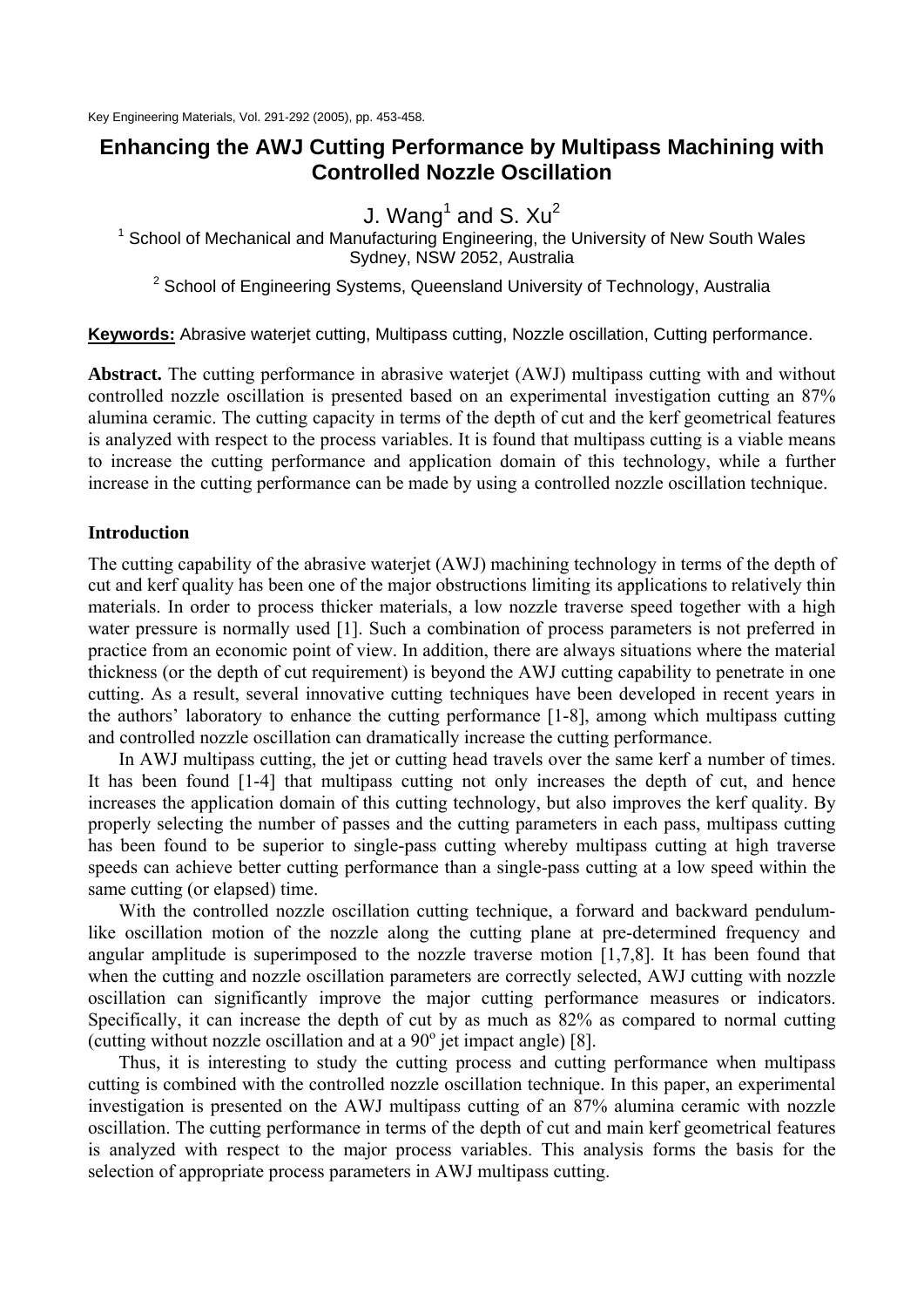#### **Experiment**

The experiment cut 87% alumina ceramic plates of 25.4mm thickness with a Flow International AWJ cutter that was equipped with a high-pressure water intensifier able to supply a water pressure of up to 380MPa and a six-degree-of-freedom robot to manipulate the cutting head in both linear and oscillation motion.

For the purposes of this investigation, three major process variables were chosen which included nozzle traverse speed, number of passes, and water pressure for both the normal and oscillation cutting modes. In order to measure the depth of cut, the parameters were selected such that the total penetration depth was less than the material thickness. Table 1 gives the variable and constant process parameters used in the experiment. In order to evaluate the cutting performance with respect to the cutting time (or elapsed time), the same nozzle traverse speed was used for all the passes in some operations, while in others the nozzle traverse speed in one pass was selected as multiples of that in other passes in the same operation. The selections of nozzle traverse speeds in different operations were also carefully made for meaningful comparisons of the cutting performance in multipass as well as in single-pass cutting. A single standoff distance was used for all the tests, and the water pressure was not changed in any one operation because of the practical inconvenience. The oscillation parameters (oscillation angle and frequency) were selected for achieving the best overall cutting performance based on the finding in earlier studies [8]. Cutting without nozzle oscillation was also conducted for a comparison purpose. According to this experimental design, a total of 124 passes were conducted which produced 60 cuts for evaluations. The depth of cut and kerf taper for each cut were acquired from at least three measurements for analysis.

| Operating parameters                                   | Setting    |
|--------------------------------------------------------|------------|
| Nozzle traverse speed $u$ [mm/s]                       | 1, 2, 4, 6 |
| Number of passes                                       | 1, 2, 3    |
| Water pressure $P$ [MPa]                               | 275, 345   |
| Oscillation angle $\theta$ [deg.]                      | 4          |
| Oscillation frequency $F$ [Hz]                         | 6          |
| Initial (nominal) standoff distance [mm]               | 3          |
| Abrasive mass flow rate $[g/s]$                        | 9.1        |
| Jet impact angle in normal cutting [deg.]              | 90         |
| Neutral jet impact angle in oscillation cutting [deg.] | 90         |
| Nozzle diameter [mm]                                   | 0.762      |
| Orifice diameter [mm]                                  | 0.254      |
| Size of abrasives (garnet) [mesh number]               | 80         |

Table 1. Operating parameters used in the multipass cutting experiment.

#### **Results and Discussion**

**Kerf Profile.** A visual evaluation of all the cuts shows that the kerfs characterizes differently after cutting by different number of passes. Fig. 1 shows some typical kerf profiles. Generally, the kerfs produced by a single-pass cutting possess similar features to those of the non-through cuts found in previous studies, i.e. the kerf is wider at the top and reduces gradually towards the bottom, so that a taper is formed. There is also an enlarged pocket at the kerf bottom owing to the jet upward deflection. After the second pass, the kerfs have a swollen portion, indicating the incomplete removal of the pocket produced in the first pass. The marks of the pockets produced in the first and second passes may still be visible on the kerf walls after the third pass cutting. In most cases, there is not a considerable pocket formed at the kerf bottom by the third pass cutting, possibly because of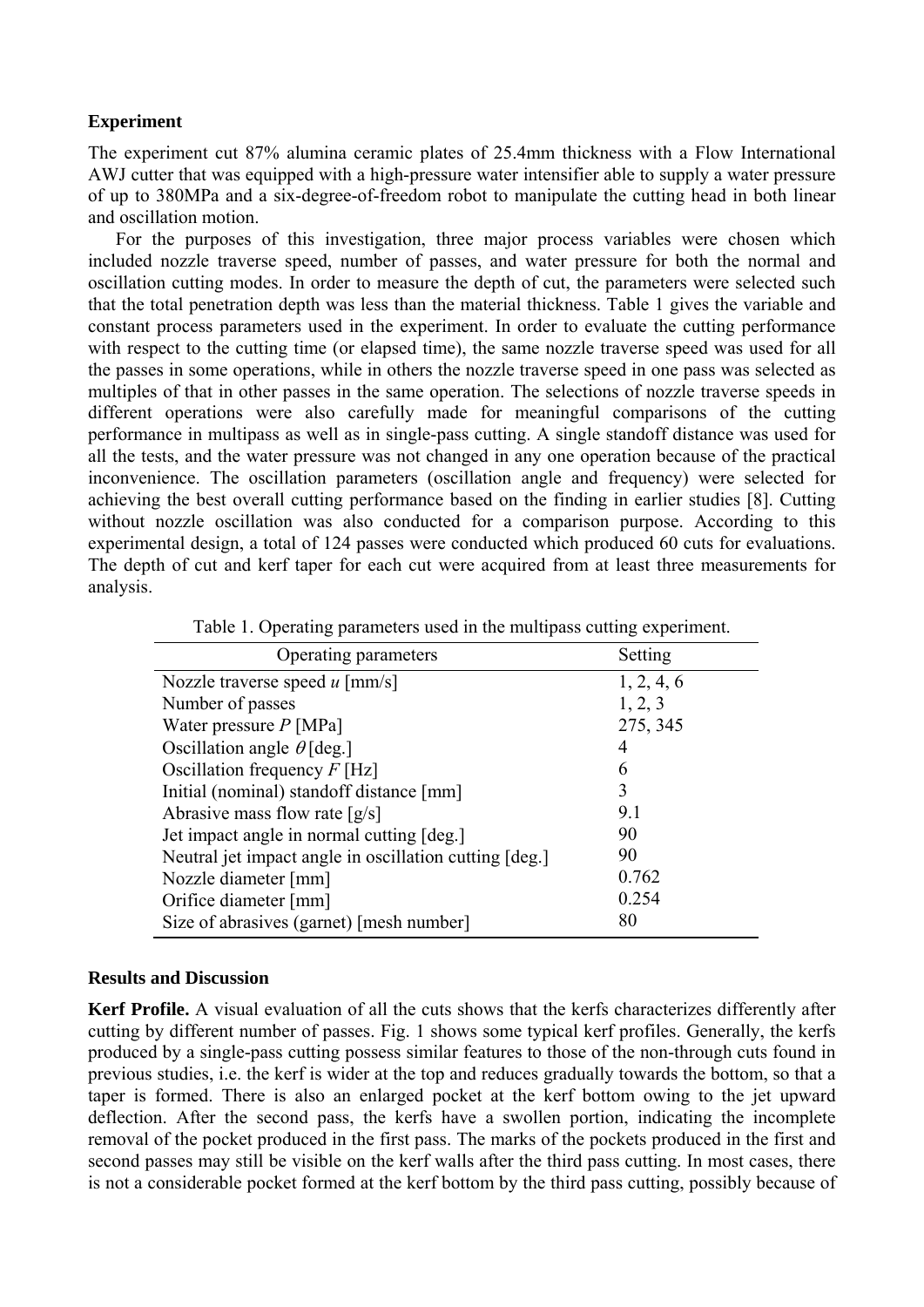the deflected particles unable to take effective material removal at reduced energy. Qualitatively, there is no discernible difference between the kerfs produced by normal cutting and oscillation cutting in multipass operations.



Fig. 1. Kerf characteristics in AWJ multipass cutting with nozzle oscillation (from left to right: single, double and triple pass. *u*=2mm/s, *P*=275MPa).

**Depth of Cut.** An examination of the experimental data for the 64 cuts has shown that the total depth of cut increases with the number of passes, as might be expected, so that multipass cutting is an effective means to increase the AWJ cutting capability and application domain. A further increase in the depth of cut can be achieved by using the nozzle oscillation cutting technique. The experimental data show that nozzle oscillation has significantly increased the depth of cut by an average of 45.43% as compared to that in normal cutting under the corresponding cutting conditions for single-, double- and triple-pass cutting. While this may be anticipated, the result has confirmed the effectiveness of nozzle oscillation in increasing the depth of cut in single- as well as multi-pass AWJ cutting. Furthermore, it has been found that the depth of cut in each pass decreases with the number of passes. This is attributed to the increase in the actual standoff distance after the first and second pass of cutting which leads to a decreased jet energy at the point of attack and accordingly reduces the cutting ability of the jet.



Fig. 2. The effect of number of passes on depth of cut: (a) Oscillation cutting *P*=275MPa, θ=4º, *F*=6Hz. (b) Normal cutting *P*=345MPa.

Fig. 2 shows the relationship between the depth of cut and the number of passes. In these cases, the nozzle traverse speed for all the first passes was 2mm/s, but different traverse speeds were used in the subsequent passes, and the speed for the second and third passes remained unchanged in each operation. While the depth of cut increases constantly with the number of passes, the slope of the curves reduces with an increase in nozzle traverse speed at the second and third passes, as a high traverse speed reduces the depth of cut in a pass as well as the total depth of cut. The general trends apply for both normal cutting and nozzle oscillation cutting, although the quantitative depth of cut values are different.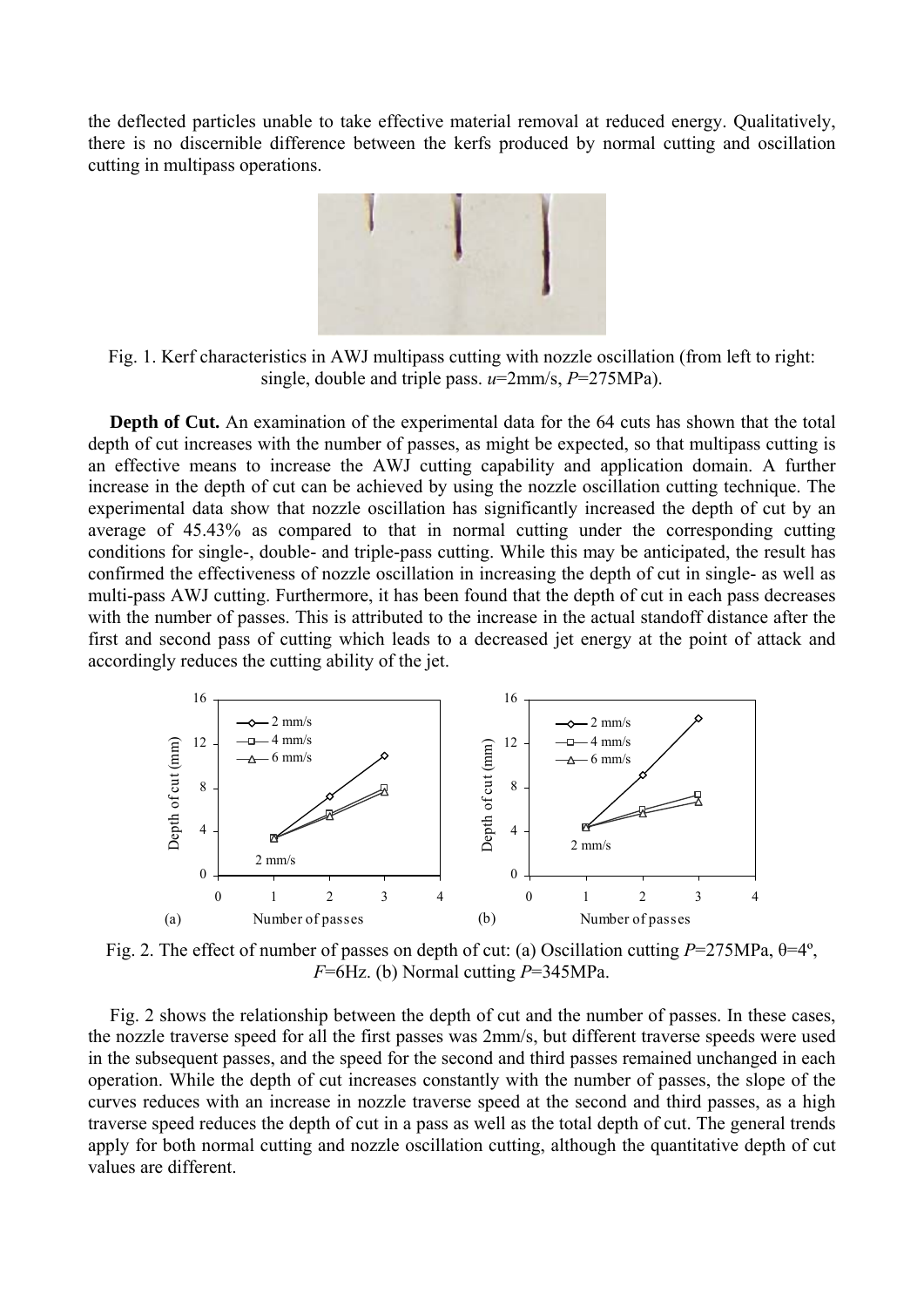When the same traverse speed was applied for all the three passes, it is apparent from Fig. 3 that smaller traverse speeds produced larger depths of cut for single-, double- and triple-pass cutting, so that the depth vs number of passes curve for a lower traverse speed is above that for a higher traverse speed. Thus, it is possible to increase the number of passes to cut thick materials so as to increase the application domain of this cutting technology. A further increase in the total depth of cut can be achieved by using nozzle oscillation cutting and, if necessary, using lower nozzle traverse speeds. However, for a given job, the optimum number of passes and optimum cutting parameters in each pass remain to be investigated.

It is interesting to note from Fig. 3 that the depth of cut vs number of passes curves deviate as the number of passes increases, where the slope for smaller traverse speed is greater than that of higher traverse speeds. This trend applies for both normal cutting and nozzle oscillation cutting. This finding indicates that the effect of traverse speed on the depth of cut in different passes is not to the same extent in multipass cutting. It appears that the jet at lower traverse speeds can maintain better cutting capability than at higher speeds and are more effective in increasing the depth of cut in the second and third passes.

While multipass cutting coupled with the nozzle oscillation technique can be used to increase the total depth of cut and, hence, the application domain of the AWJ cutting technology, its advantage has also been found in processing materials where the required depth of cut can be achieved by a single-pass cutting. This is shown in Fig. 3 and is similar to what was reported earlier in multipass cutting without nozzle oscillation [1-4]. The dashed lines in the figure represent equal cutting time under different number of passes. It can be seen that within the same cutting time, a double-pass cutting with a higher traverse speed can produce a larger total depth of cut than that by a single-pass cutting at a lower traverse speed. Similarly, a triple-pass cutting is more effective in increasing the total depth of cut than a single- or a double-pass cutting within the same cutting time. In particular, a three-pass cutting at 6mm/s can produce a large depth of cut than a double-pass cutting at 4mm/s or a single-pass cutting at 2mm/s traverse speed for both the normal and oscillation cutting modes. From this finding, it can be deduced that a multipass cutting will need less cutting time to achieve the same depth of cut than a single-pass cutting. Moreover, if a turning maximum point of the dashed line (equal cutting speed line) exists, it exhibits the best combination of the nozzle traverse speed and the number of passes for the depth of cut curves under consideration. However, a comprehensive strategy is needed to determine the optimum number of passes and the optimum parameters in each pass for the process planning of AWJ machining.



Fig. 3. The effect of traverse speed on depth of cut: (a) Oscillation cutting *P*=275MPa, *θ*=4º, *F*=6Hz. (b) Normal cutting *P*=345MPa.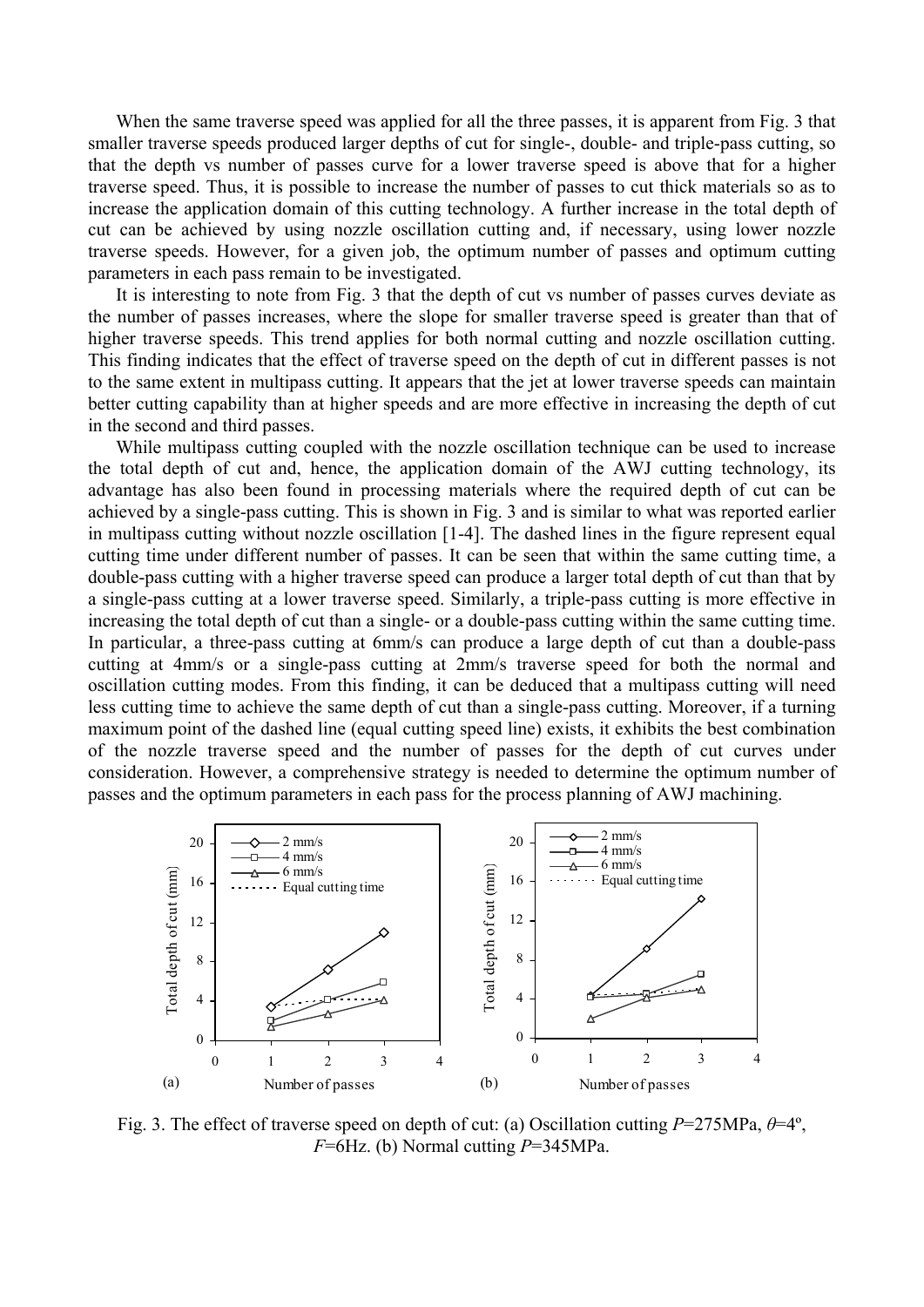**Kerf Taper.** The effect of number of passes and cutting parameters in each pass on the kerf taper is shown in Figs. 4 and 5. It is apparent from the figures that kerf taper decreases constantly with the number of passes, similar to what was reported earlier for cutting without nozzle oscillation [1-4]. However, the rate of kerf taper reduction decreases as the number of pass increases. This is evidenced by the flattening curves in Figs 4 and 5. As the actual standoff distance increases with the number of passes, the jet reduces its energy and cutting effectiveness, so as to remove less material from the kerf walls. As a result, its effect on the kerf taper reduces as the number of passes (or actual standoff distance) increases.

As shown in Figs. 4(a) and (b), nozzle oscillation has had a significant effect on the kerf taper in single- and multi-pass cutting. Nozzle oscillation cutting produced a much smaller kerf taper than the normal cutting mode under the same water pressure. For all the tests in this study, oscillation cutting reduced the average kerf taper from  $5.43^\circ$  to  $3.43^\circ$ , representing a 36.8% reduction.

Fig. 4 shows the cases where the same traverse speed was used for the first pass in all the operations, while a different speed was used in the subsequent two passes. In Fig. 5, the same traverse speed was used for all the passes in an operation. It is apparent from the figures that nozzle traverse speed significantly affects the kerf taper angle. A slow traverse speed appears to be able to reduce the kerf taper, particularly in the first and second passes of cutting. It is interesting to note from Fig. 5 that after the third pass of cutting, the difference of kerf tapers under different traverse speeds diminishes. It may be deduced from this finding that, as far as the kerf taper is concerned, higher nozzle traverse speeds may be used to increase the cutting rate without sacrificing kerf taper in multipass cutting. It is further deduced that after the third pass, the effect of nozzle traverse speed on the kerf taper becomes negligible, so that increasing the number of passes to further reduce kerf taper is not recommended from this study.



Fig. 4. The effect of number of passes on kerf taper: (a) Normal cutting *P*=275MPa, (b) Oscillation cutting *P*=275MPa, *θ*=4º, *F*=6Hz.



Fig. 5. The effect of traverse speed on kerf taper: (a) Normal cutting *P*=345MPa, (b) Oscillation cutting *P*=275MPa, *θ*=4º, *F*=6Hz.